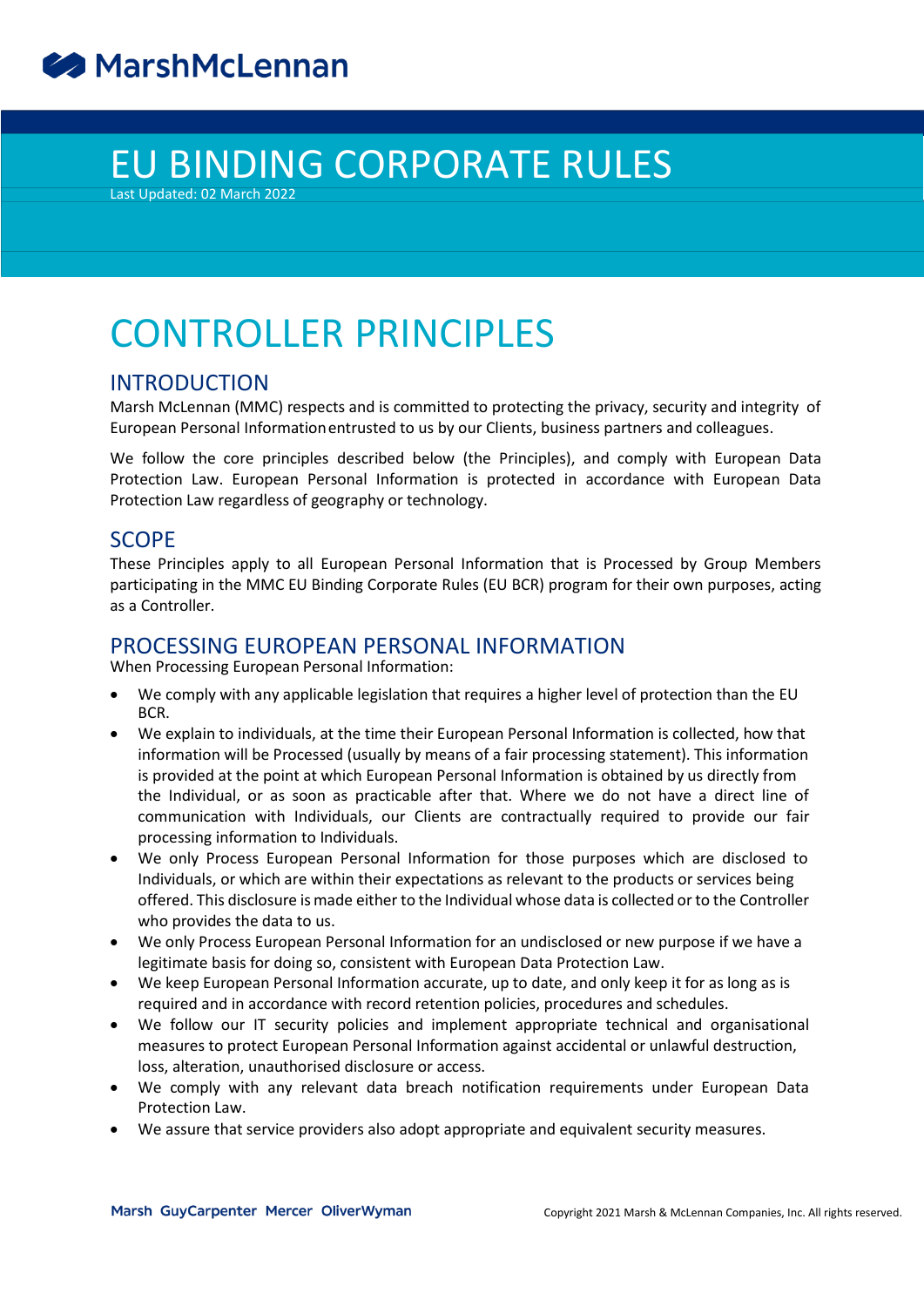Page | **2**

### INDIVIDUALS' RIGHTS

After an Individual has satisfactorily authenticated their identity, they may:

- Access a copy of European Personal Information held about them and certain other details such as their rights in relation to the European Personal Information, by submitting an email to [mmcbcr@mmc.com.](mailto:mmcbcr@mmc.com.)
- Request rectification, erasure, restriction or completion, as appropriate, of their European Personal Information, which is shown to be inaccurate or incomplete and, in certain circumstances, to raise an objection concerning the processing of their European Personal Information.
- Exercise their right to data portability in relation to their European Personal Information.
- Object, free of charge, to the use of such European Personal Information for direct marketing purposes and we honor all such opt-out requests.
- Obtain an evaluation or decision which significantly affects them that is not solely based on automated processing of European Personal Information, unless measures are taken to protect their interests, including providing an opportunity to understand the basis for the decision.

### INTERNATIONAL TRANSFERS

We only transfer European Personal Information to Third Parties after taking appropriate steps, such as executing standard contractual clauses or an equivalent data transfer agreement, or obtaining the consent of individuals, in order to protect the European Personal Information transferred.

A Group Member acting as Controller (the Exporting Entity) may transfer European Personal Information to a Group Member outside Europe (the Importing Entity), under the EU BCR.

### SPECIAL CATEGORY PERSONAL INFORMATION

We only use Special Category Personal Information if it is necessary. Special Category Personal Information is only Processed where the Individual's explicit consent has been obtained unless we have an alternative legal basis for Processing.

### PRIVACY PROGRAM COMPLIANCE

We have appropriate resources to oversee compliance with these Principles throughout the Group Members. We have appointed our Global Chief Privacy Officer (GCPO) as the person to oversee compliance, supported by a network of privacy leaders and privacy coordinators in the various Group Members' countries.

### TRAINING AND AUDIT

We provide appropriate training to colleagues who have permanent or regular access to, or who are involved in the Processing of, European Personal Information. Additionally, our EU BCR program is regularly audited by our internal audit department and/or our compliance teams.

### COMPLAINT HANDLING

Individuals, including colleagues, whose European Personal Information is Processed under the EU BCR may submit a complaint or query to [mmcbcr@mmc.com.](mailto:mmcbcr@mmc.com) We are committed to promptly and appropriately investigating each privacy complaint submitted. An Individual may:

- raise a complaint and/or bring proceedings where there is a breach of these Principles by Group Members;
- bring proceedings against the Exporting Entity if there is a breach by the Importing Entity; or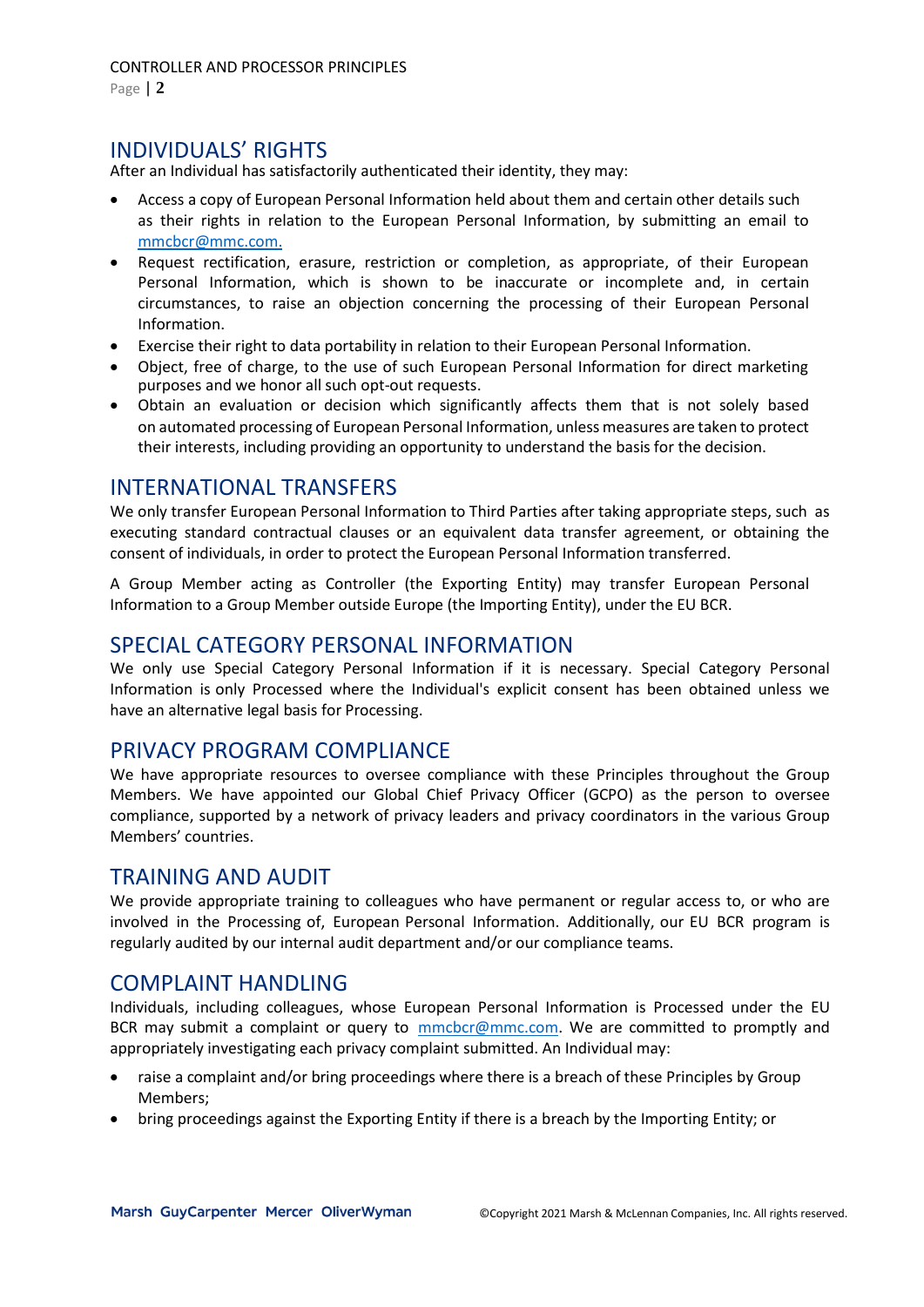Page | **3**

 make a complaint to a competent Supervisory Authority in the jurisdiction in which the alleged infringement took place, or in which the Individual works or habitually resides.

If an Individual suffers damage, where that Individual can demonstrate it is likely the damage occurred due to a breach of these Principles, then the burden of proof to show that no such breach took place will rest on the Exporting Entity.

## CO-OPERATION WITH SUPERVISORY AUTHORITIES

MMC will co-operate with Supervisory Authorities in relation to the EU BCR and actively review and consider any decisions made by competent Supervisory Authorities on any European Data Protection Law issues that may affect the EU BCR. MMC will also review and consider the views of the European Data Protection Board (and any successor body) as outlined in its published guidance on BCRs.

## UPDATES TO THESE PRINCIPLES

MMC reserves the right to modify its EU BCR. We will communicate any material changes to our lead supervisory authority, the Irish Data Protection Commission (Irish DPC), without undue delay, and via the Irish DPC, to any other competent Supervisory Authorities. Any material changes will be communicated to Group Members through internal communications and to Individuals and Clients via our website.

## WHERE NATIONAL LEGISLATION PREVENTS COMPLIANCE

Where a Group Member believes that legislation applicable to it prevents it from fulfilling its obligations under these Principles or has a substantial effect on the guarantees provided by the EU BCR, such Group Member will promptly inform Marsh & McLennan Ireland Limited as applicable and the GCPO, unless otherwise prohibited by law or a law enforcement authority. The GCPO will decide on the action to be taken and, in case of doubt, consult the Supervisory Authority with competent jurisdiction.

Requests for more information regarding the BCR Standards and how to exercise any rights under the BCR may be submitted to **mmcbcr@mmc.com**.

\*\*\*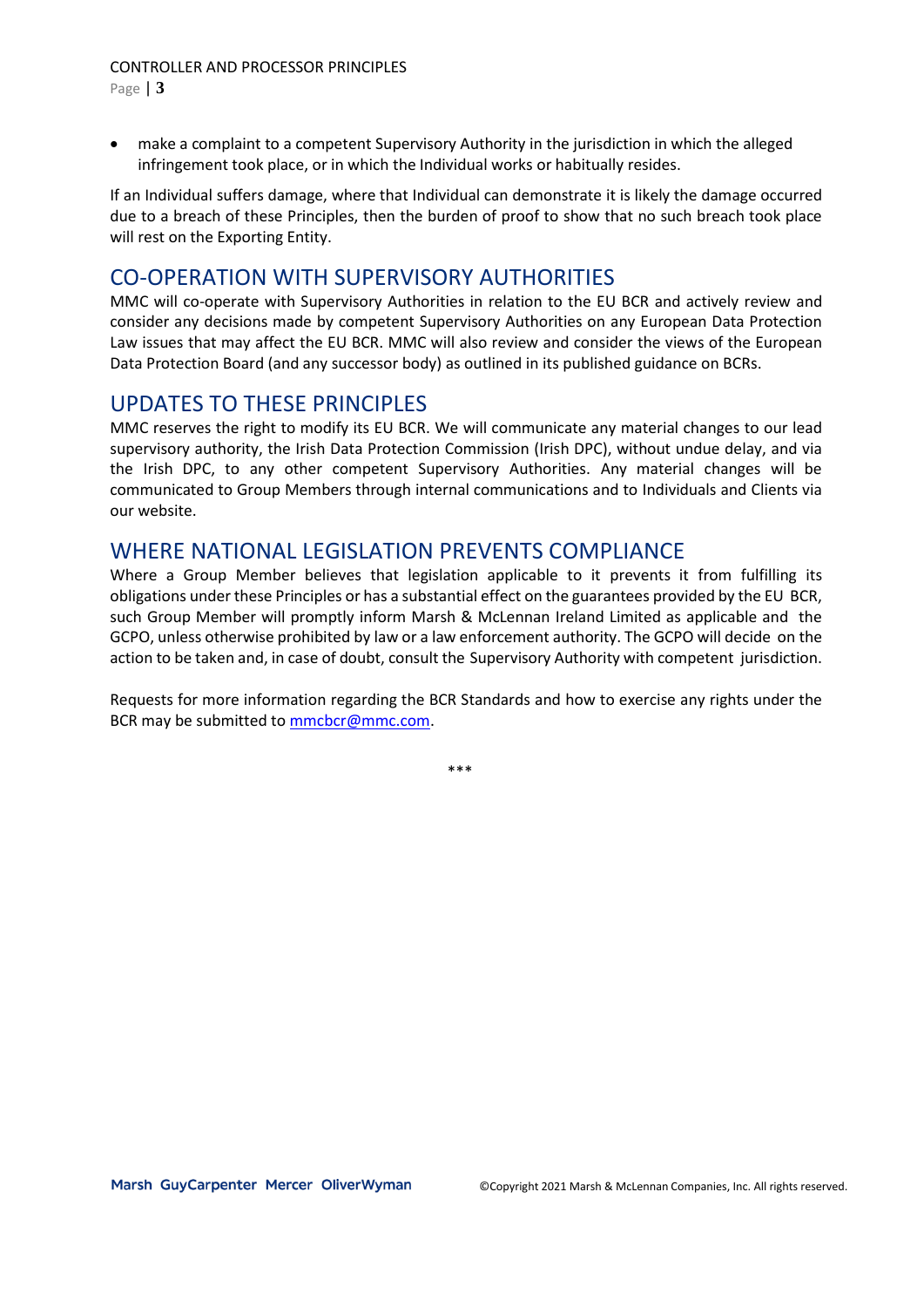# PROCESSOR PRINCIPLES

### INTRODUCTION

Marsh McLennan (MMC) respects and is committed to protecting the privacy, security and integrity of European Personal Informationentrusted to us by our Clients, business partners and colleagues.

We follow the core principles described below (the Principles), and comply with European Data Protection Law. European Personal Information is protected in accordance with European Data Protection Law regardless of geography or technology.

### SCOPE

These Principles establish our obligations concerning the processing of European Personal Information subject to European Data Protection Law when the European Personal Information is collected by a Client or by another Group Member (also referred to as a Controller). Where more than one Group Member is involved in the Processing of the European Personal Information, these Principles assure consistentmethods of Processing are achieved. Such European Personal Information will be protected in accordance with European Data Protection Law regardless of geography or technology, when used by the Group Members.

These Principles apply to all European Personal Information that is Processed by Group Members when acting as a Processor for and on behalf of a Controller.

### PROCESSING EUROPEAN PERSONAL INFORMATION

When Processing European Personal Information:

- We comply with any applicable legislation that requires a higher level of protection than the EU BCR.
- We assist Controllers with requests to comply with their obligations as Controllers (e.g., Group Members will be transparent about Sub-Processor activities so that their Controller Client may inform the relevant Individuals).
- The Controller has a duty to explain to Individuals, at the time their European Personal Information is collected, how that information will be Processed (usually by means of a fair processing statement). Group Members will provide such information or, as agreed with the Controller, assist in fulfilling this obligation.
- We only obtain and use European Personal Information for those purposes agreed with the Controller, or within their expectations as relevant to the products or services offered. If we are unable to comply with the agreed assistance, the Controller may suspend the transfer of European Personal Information and/or terminate the contract, depending upon the terms of its contract with the Group Member. In those situations, the Group Member will act in accordance with the contract and the Controller's instructions and, where required, return and/or destroy the European Personal Information. Where European Data Protection Law prevents the Group Member from doing so, the Group Member will assure the continued confidentiality of the European Personal Information and no longer Process it.
- We comply with requests from the Controller to keep European Personal Information accurate, up to date and will only keep European Personal Information for as long as required for the purposes for which it is collected and further Processed. Where this cannot be achieved, the Group Member will promptly advise the Controller, and assure that such European Personal Information is no longer used in the provision of services.
- We act in accordance with the instructions agreed with the Controller, as to the exercising of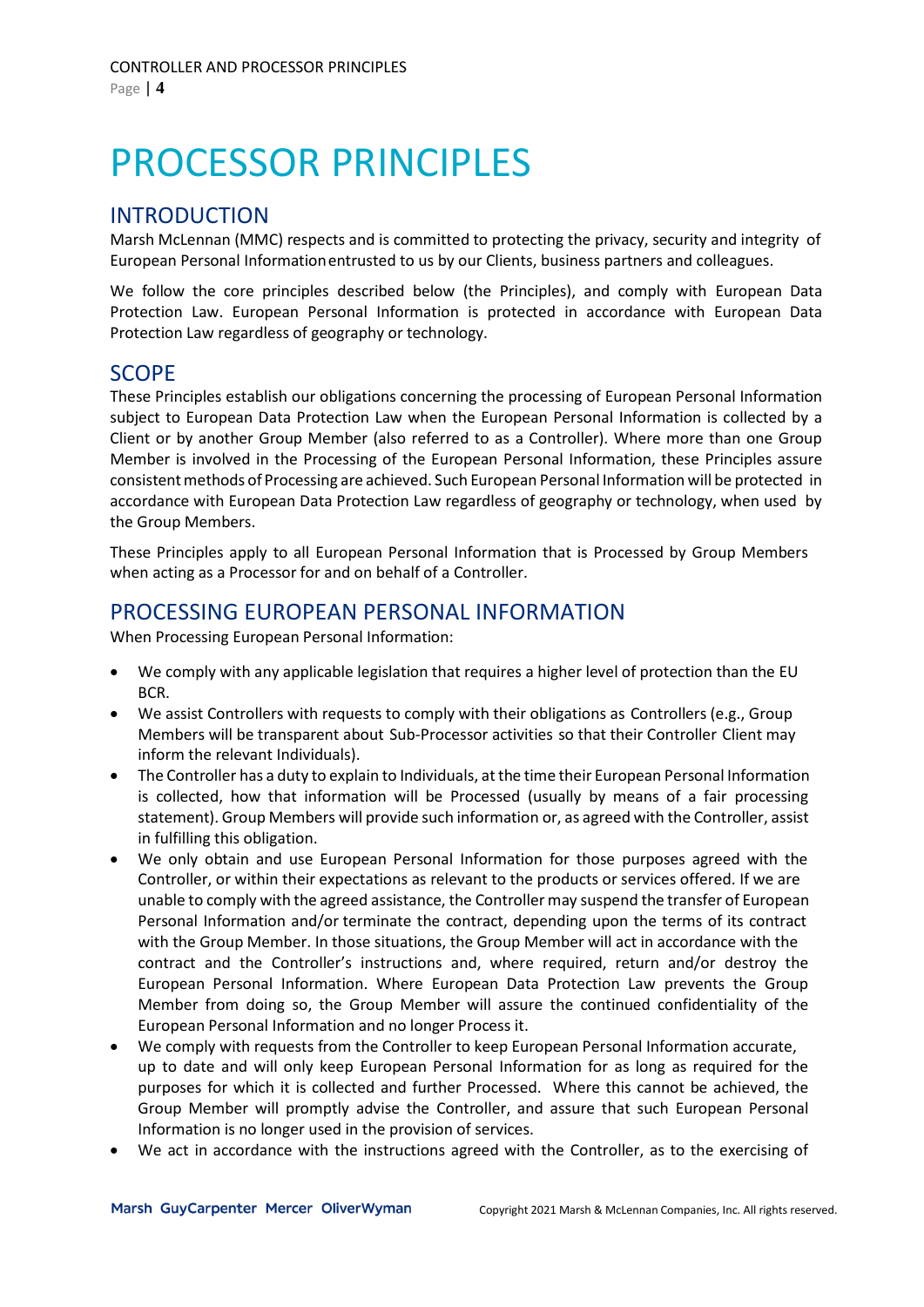individual rights. We promptly notify the Controller if we receive a subject access request from an Individual.

- We follow and implement the clear and specific obligations received from the Controller to assure the implementation of proportionate technical and organisational measures to protect European Personal Information against accidental or unlawful destruction, loss, alteration, unauthorised disclosure or access. We notify Controllers of any relevant data breach. Where the Controller is another Group Member, we comply with our internal breach notification procedure. Where the Controller is a Client, we comply with the notification procedure agreed with the Client.
- We comply with the requirements agreed with the Controller when considering appointing a Sub-Processor to Process European Personal Information on its behalf. Where a Controller objects to the appointment, the Group Member may take steps as agreed with the Controller. The Group Member will assure that Sub-Processors undertake to comply with the provisions which are consistent with:
	- o the terms in its contracts with its Controllers; and
	- o any additional requirements set out under the EU BCR.

The Group Member only appoints Sub-Processors who have provided sufficient guarantees in respect of the commitments made by the Group Member in the EU BCR. In particular such Sub-Processors must be able to provide appropriate and equivalent technical and organisational measures to govern their Processing of the European Personal Information.

## PRIVACY PROGRAM COMPLIANCE

We have appropriate resources to oversee compliance with these Principles throughout the Group Members. We have appointed our Global Chief Privacy Officer (GCPO) as the person to oversee compliance, supported by a network of privacy leaders and privacy coordinators in the various Group Members' countries.

### TRAINING AND AUDIT

We provide appropriate training to colleagues who have permanent or regular access to, or who are involved in the Processing of European Personal Information. Additionally, our EU BCR program is regularly audited by our internal audit department and/or our compliance teams.

### COMPLAINT HANDLING

Individuals, including colleagues, whose European Personal Information is Processed under the EU BCR may submit a complaint or query to [mmcbcr@mmc.com.](mailto:mmcbcr@mmc.com) We are committed to promptly and appropriately investigating each privacy complaint submitted.

### COOPERATION WITH SUPERVISORY AUTHORITIES

MMC will co-operate with Supervisory Authorities in relation to the EU BCR and actively review and consider any decisions made by competent Supervisory Authorities on any European Data Protection Law issues that may affect the EU BCR. MMC will also review and consider the views of the European Data Protection Board (and any successor body) as outlined in its published guidance on BCRs.

### UPDATES TO THESE PRINCIPLES

MMC reserves the right to modify its EU BCR. We will communicate any material changes to our lead supervisory authority, the Irish Data Protection Commission (Irish DPC), without undue delay, and via the Irish DPC, to any other competent Supervisory Authorities. Any material changes will be communicated to Group Members through internal communications and to Individuals and Clients via our website.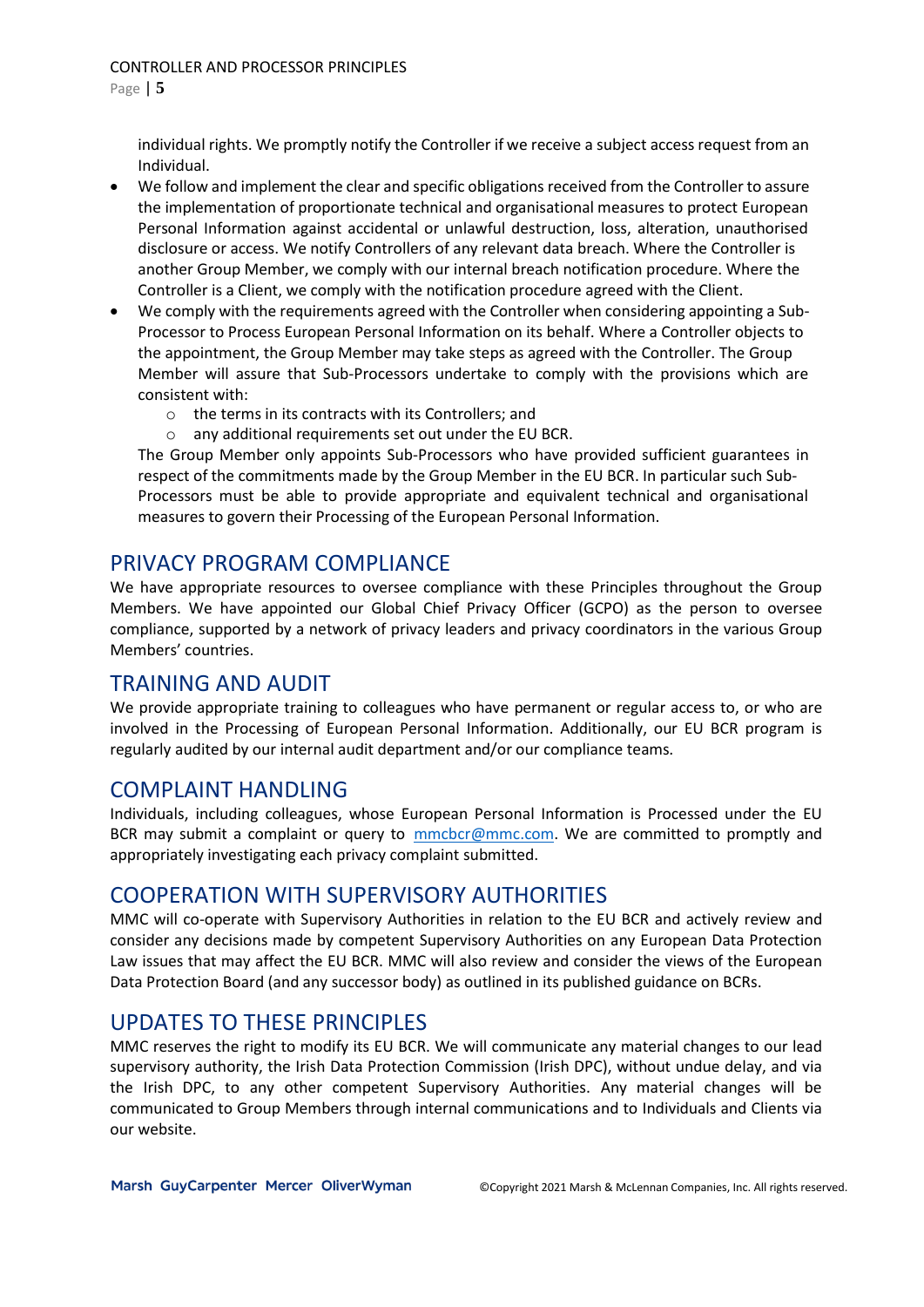## WHERE NATIONAL LEGISLATION PREVENTS COMPLIANCE

Where a Group Member believes that legislation applicable to it prevents it from fulfilling its obligations under these Principles or has a substantial effect on the guarantees provided by the EU BCR, such Group Member will promptly inform Marsh & McLennan Ireland Limited as applicable and the GCPO, unless otherwise prohibited by law or a law enforcement authority. The GCPO will decide on the action to take and, in case of doubt, consult the applicable Supervisory Authority with competent jurisdiction.

## THIRD PARTY BENEFICIARY RIGHTS

In situations where European Personal Information is transferred under these Principles, the Individual whose European Personal Information is transferred may be unable to bring a claim against the Controller because:

- The Controller has factually disappeared or ceased to exist in law or has become insolvent; and
- No successor entity has assumed the entire legal obligations of the Controller by contract or by operation of law.

In these situations, the Individual has the following rights:

- To seek to enforce compliance with these Principles;
- To make a complaint to a competent Supervisory Authority in the European jurisdiction in which the alleged infringement took place, or in which the Individual works or habitually resides;
- To bring proceedings against the European Group Member acting as Processor in either:
	- $\circ$  The courts of the jurisdiction in which the relevant Controller or that Group Member has an establishment; or
	- $\circ$  The jurisdiction in which the Individual has his or her habitual residence;
- To receive compensation, where appropriate, from the Group Member acting as a Processor, for any damage, whether material or non-material, suffered as a result of a breach of these Principles by:
	- o any non-European Group Member;
	- o a Third Party Sub-Processor validly acting on behalf of the Group Member and established outside Europe; or
	- $\circ$  in accordance with the valid determination of the court or other competent authority.
- To obtain a copy of the "Processor Standard" of the EU BCR and intra-group agreement.

If an Individual claims to suffer damage, where that Individual can demonstrate it is likely the damage occurred due to a breach of the EU BCR, then the burden of proof to show that no such breach took place will rest on the European Group Member transferring the European Personal Information to the Group Member outside Europe.

We will take prompt action to remedy any breach of these Principles.

Requests for more information regarding the BCR Standards, how to exercise any rights under the BCR or to obtain a copy of the BCR Standards may be submitted to **mmcbcr@mmc.com**.

\*\*\*